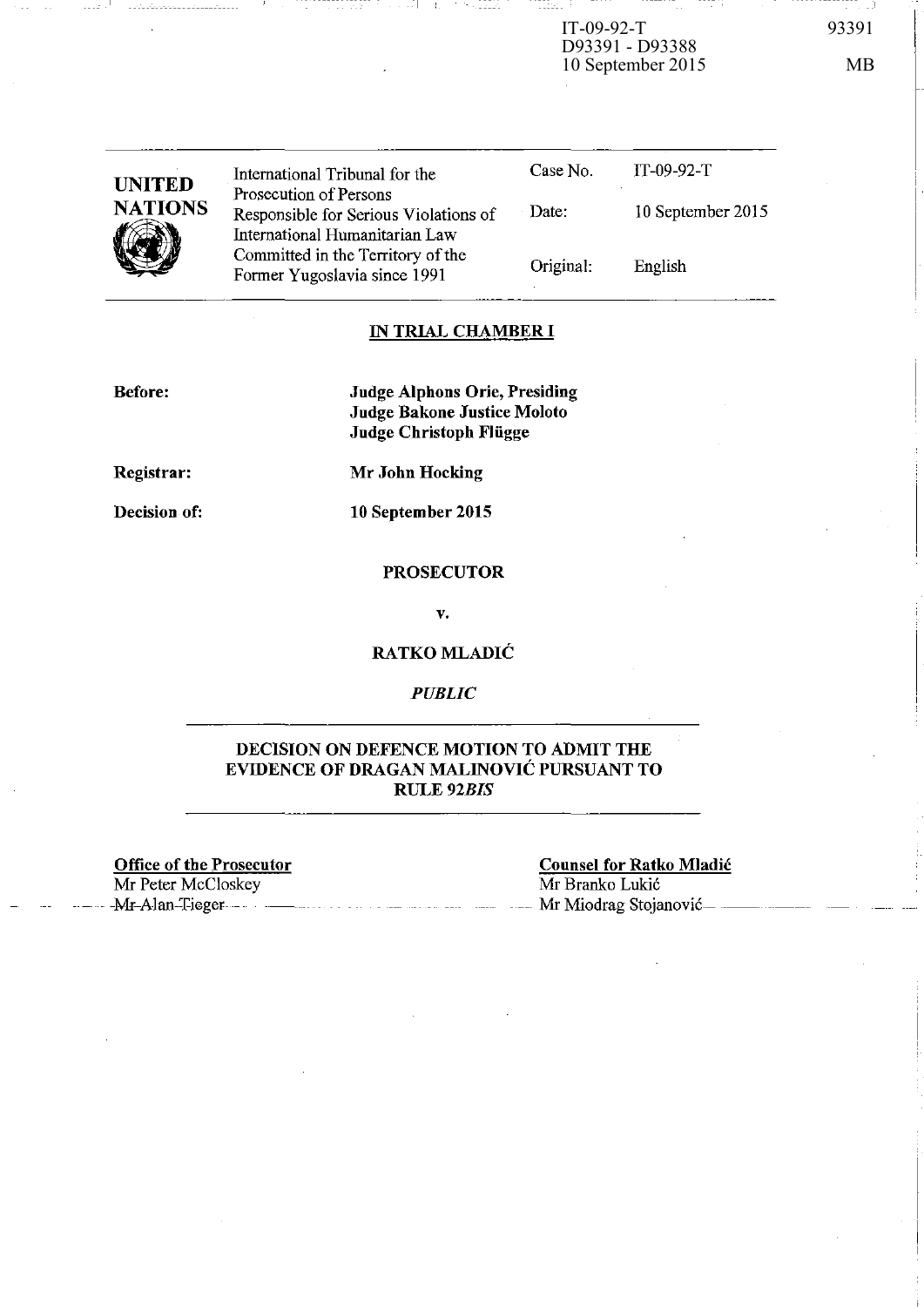# **I. PROCEDURAL HISTORY AND SUBMISSIONS OF THE PARTIES**

--- i \_

1. On 20 July 2015, the Defence filed a motion ("Motion") seeking to provisionally admit into evidence, pursuant to Rule 92 *his* of the Tribunal's Rules of Procedure and Evidence ("Rules"), the written statement of Dragan Malinović.<sup>1</sup> The Defence submits that the statement is relevant and of probative value, in particular as it relates to Counts 9 to  $11$  of the Indictment.<sup>2</sup> It further argues that the statement is admissible under Rule 92 *his* of the Rules as it contains supporting evidence about acts charged in the Indictment; the historical, political or military context; and the impact of crimes upon victims.<sup>3</sup> Moreover, according to the Defence, the evidence does not go to proof of the acts and conduct of the Accused.<sup>4</sup>

2. On 3 August 2015, the Prosecution filed its response ("Response"), not opposing the provisional admission of the statement pending the attachment of a declaration from the witness in compliance with Rule 92 *bis* (B).<sup>5</sup> On 4 July 2014 the Prosecution stated that it would not need to cross-examine witness Malinovic.<sup>6</sup>

## **II. APPLICABLE LAW**

3. The Chamber recalls and refers to the applicable law governing the admission of evidence pursuant to Rule 92 *bis* of the Rules as set out in a previous decision.<sup>7</sup>

## **III. DISCUSSION**

#### A. **Attestation** and **Declaration**

4. The statement has no corresponding attestation or declaration as required by Rule 92 *bis* (B) of the-Rules:-Unattested witness-statements have-previously-been conditionally admitted -by-this-Chamber pending their formal attestation.<sup>8</sup> In line with this practice, provided that all other

**Defense Motion to** *Admit* **the Evidence** of Dragan **Malinovic pursuant to Rule** *92bis,* **20 July 2015, paras I, 3,**   $32(i)(ii)$ , 33 (made confidential by the Defence on 31 August 2015).

<sup>2</sup>  **Motion, paras 2, 14.** 

 $\overline{\mathbf{3}}$ **Motion, paras 18, 21.** 

<sup>4</sup>  **Motion, paras 18,22,24-28.** 

<sup>5</sup> **Prosecution Response to Motion to Admit Testimony** of Dragan **Malinovi6 pursuant to Rule** *92bis,* **3 August 2015,**  para. 1.

<sup>6</sup>  T. 23490-23492.

 $\overline{7}$ **Decision on Prosecution Third Motion to Admit Evidence Pursuant to Rule** *92bis:* **Sarajevo Witnesses ("Decision**  on Third *92bis* Motion"), 19 October 2012, paras 5-7.

<sup>8</sup> **Decision on Third** *92bis* **Motion, para. 27 and references cited therein.**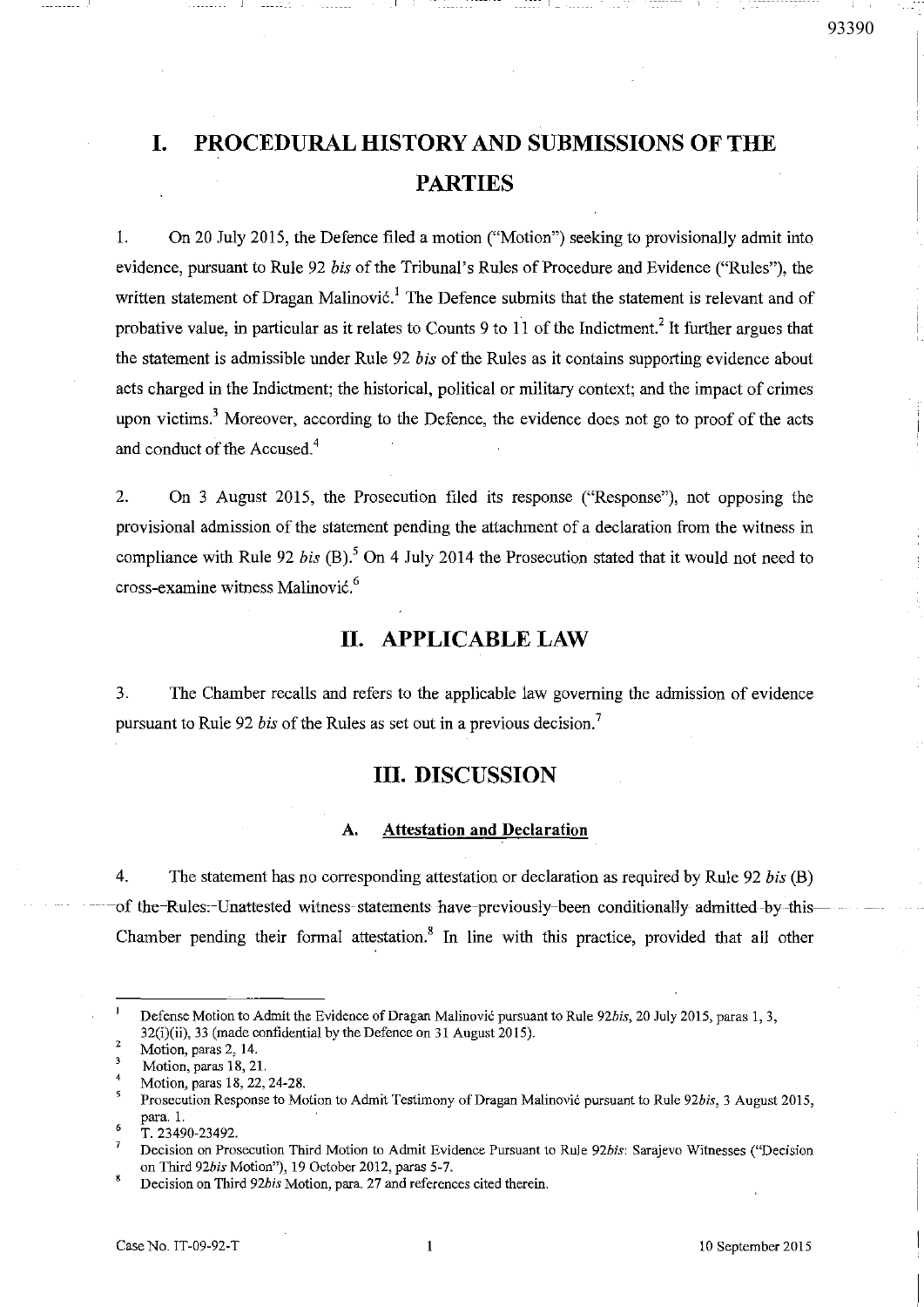admissibility requirements are met, the Chamber will conditionally admit the unattested statement pending the filing of the required attestation and declaration.

--- I

### B. Admissibility Pursuant to Rule 89 (C) of the Rules

5. The proposed evidence relates to Counts 9 and 10 of the Indictment, in particular the military and political situation in Nedžarići during the relevant period of the Indictment. Specifically, it concerns fire attacks allegedly carried out by Muslim forces causing the Bosnian-Serh army to deploy an armoured personnel carrier for the safe evacuation of wounded and transportation of supplies in Sarajevo in 1993.

6. In relation to any opinions or conclusions expressed by Malinovi6 in his statement, the Chamber recalls the approach it has taken in relation to opinions or conclusions found in the evidence of fact witnesses.<sup>9</sup> Considering also that the Prosecution did not object to admission, the Chamber finds that the proposed evidence meets the requirements of Rule 89 (C) of the Rules.

#### C. Admissibility Pursuant to Rule 92 *his* of the Rules

7. The Prosecution has not argued and the Chamber does not find that the statement relates to the acts and conduct of the Accused. With regard to factors weighing in favour of admitting evidence in the form of a written statement, the Chamber considers that the statement concerns the crime base and relates to the relevant political and military background. In this respect, the evidence is also cumulative to that of other witnesses who have already provided testimonies in this case.<sup>10</sup> The Chamber fmds these factors, which are relevant pursuant to Rule 92 *his* (A )(i) of the Rules, to weigh in favour of admission.

8. As the Prosecution previously stated that it would not need to cross-examine witness Malinovi6, the Chamber does not consider the evidence to be of such nature as to weigh in favor of calling him to provide oral testimony. There are no other factors under Rule 92 bis (A)(ii)-weighingagainst admitting the evidence in written form. For these reasons, the Chamber is satisfied that the tendered material is admissible under Rule 92 *his* of the Rules.

Decision with regard to Prosecution Motion for Admission into Evidence of Witness Harland's Statement and Associated Documents, 3 July 2012, para. 8.

<sup>&</sup>lt;sup>10</sup> For instance, Malinović's evidence is cumulative to the oral evidence of Svetozar Guzina (T. 22511) and Goran Sehovac (T. 24696).